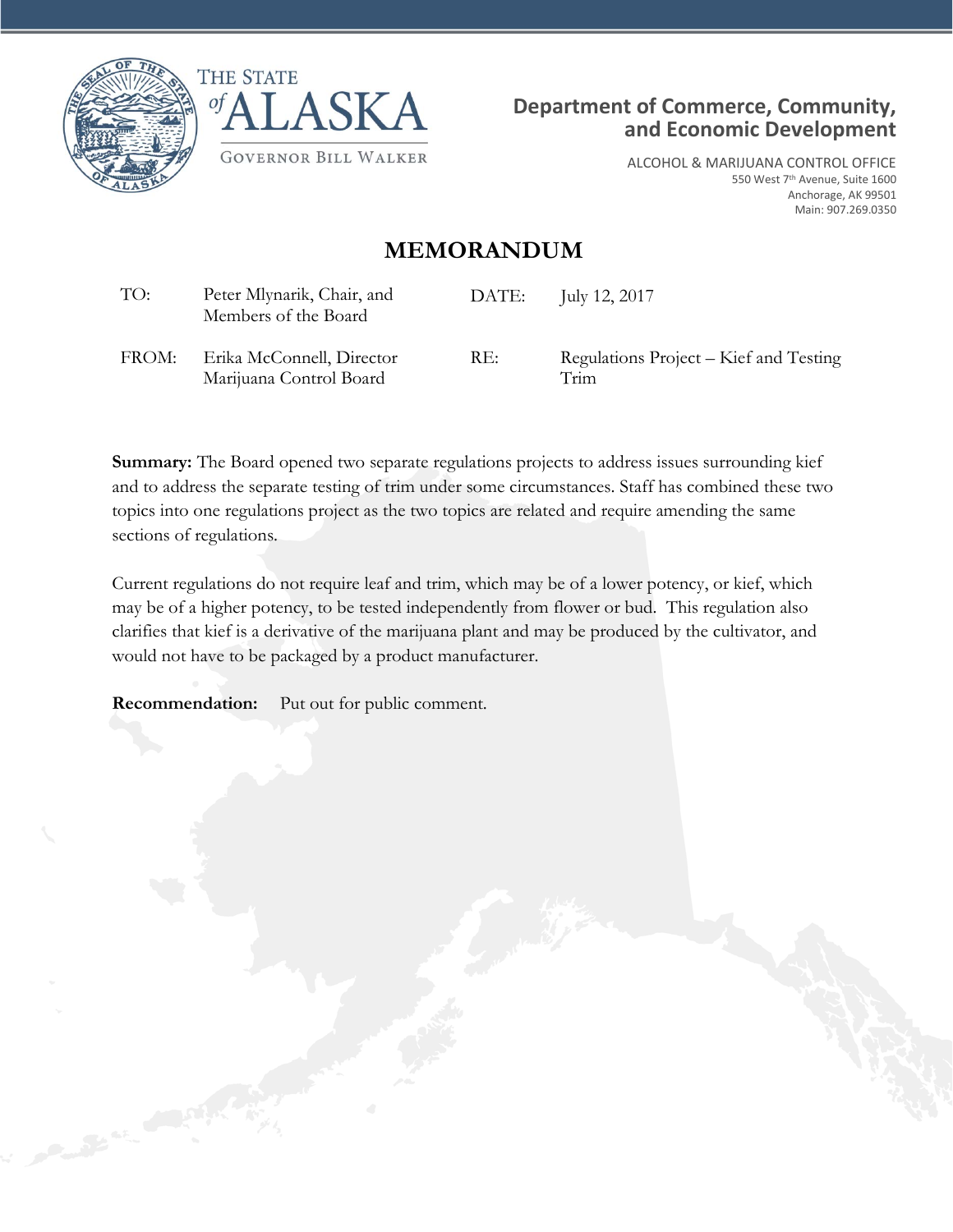(Words in **boldface and underlined** indicate language being added; words [CAPITALIZED AND BRACKETED] indicate language being deleted.)

3 AAC 306.645 (b)(1) is amended to read:

(1) Potency testing is required on marijuana bud [AND FLOWER], **flower, kief,** 

### **and leaf and trim intended for sale.**

3 AAC 306.645 (b)(1) is amended by adding a new subparagraph:

# **(D) Marijuana leaf, trim, kief and other parts of the marijuana plant**

### **must be tested for potency separately from marijuana flower.**

3 AAC 306.435 is amended to read:

(a) A marijuana cultivation facility shall use a marijuana inventory tracking system in compliance with 3 AAC 306.730 to ensure all marijuana propagated, grown or cultivated on the marijuana cultivation facility's premises is identified and tracked from the time the marijuana is propagated through transfer to another licensed marijuana establishment or destruction. The marijuana cultivation facility shall assign a tracking number to each plant over eight inches tall. When harvested, bud and flowers, **kief**, clones or cuttings, or leaves and trim may be combined in harvest batches of distinct strains, not exceeding five pounds. Each harvest batch must be given an inventory tracking number. Clones or cuttings must be limited to 50 or fewer plants and identified by a batch tracking number.

### 3 AAC 306.455 (b) (1) is amended to read:

(1) collect a random, homogenous sample for testing by segregating harvest marijuana into batches of individual strains of bud, flower, **leaf, trim, and kief,** then selecting a random sample from each batch in an amount required by the marijuana testing facility.

1